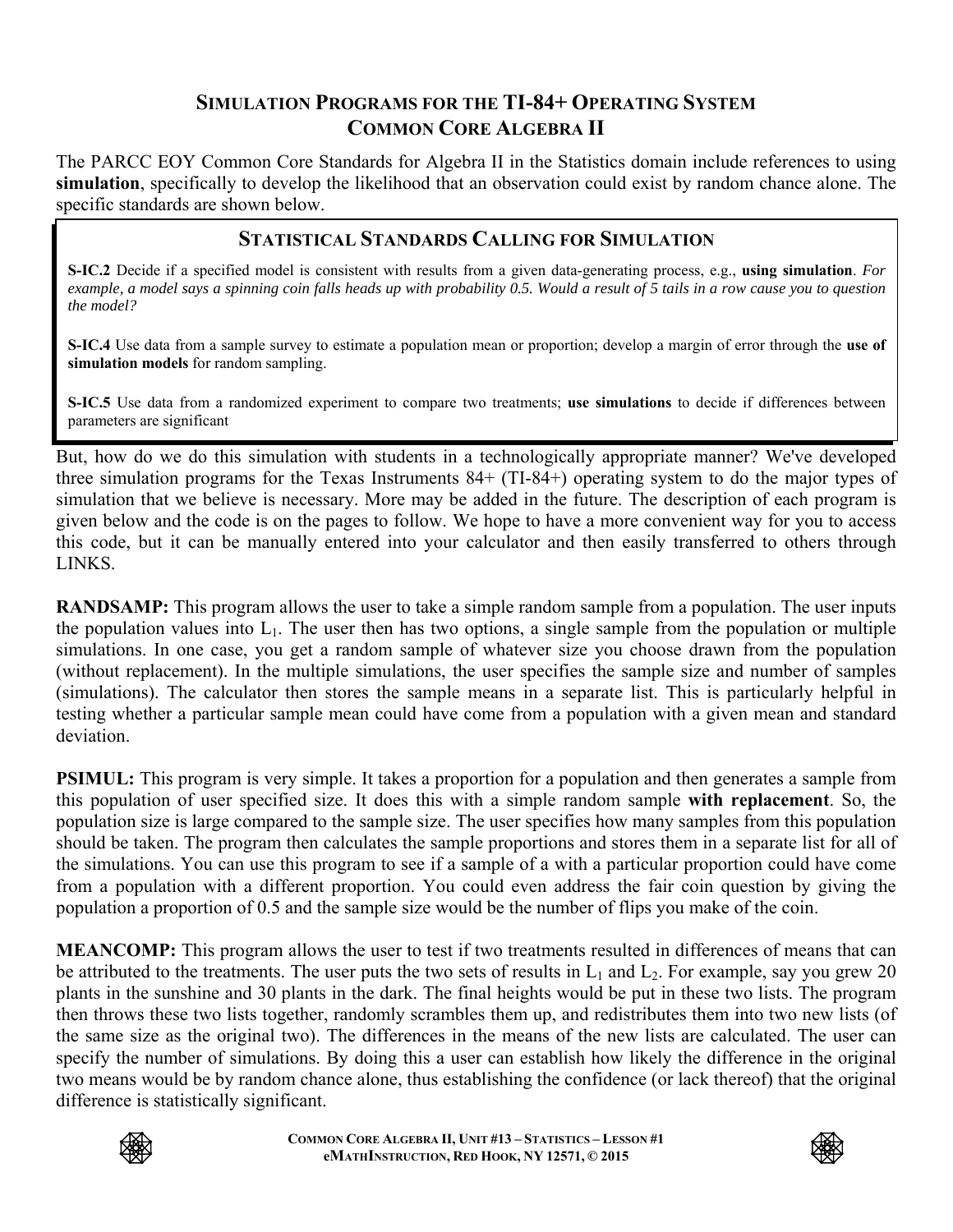## **RANDSAMP**

:ClrHome :ClrList  $L_2$ ,  $L_3$ ,  $L_4$ ,  $L_5$ : $dim(L_1) \rightarrow P$ :Disp "1.SINGLE SAMPLE" :Disp "2.MULTIPLE SAMPLE" :Input A :If  $A=1$ :Then :Disp "SAMPLE SIZE" :Input N :seq(X, X, 1, P)  $\rightarrow$  L<sub>2</sub> :seq(rand, X, 1, P)  $\rightarrow$  L<sub>3</sub> :SortA $(L_3, L_2)$ :For (I, 1, N)  $:L_1(L_2(I)) \rightarrow L_4(I)$ :End :Disp "SAMPLE IN L4" :Else :ClrHome :Disp "SAMPLE SIZE" :Input N :Disp "NUMBER OF SIMULATIONS" :Input C :For  $(I, 1, C)$ :ClrHome :Disp "SIMULATION", I :seq(X, X, 1, P)  $\rightarrow$  L<sub>2</sub> :seq(rand, X, 1, P)  $\rightarrow$  L<sub>3</sub> :SortA $(L_3, L_2)$ :For (J, 1, N)  $:L_1(L_2(J)) \to L_4(J)$ :End : mean( $L_4$ )  $\rightarrow$   $L_5(I)$ :End :SortA $(L_5)$ :Disp "SAMPLE MEANS IN L5" :End

For run **RANDSAMP** simply put your population data in  $L_1$ . The program will then direct you to choose a single random sample of whatever size from the population or multiple samples from the population. It will calculate sample means and store them in a separate list.



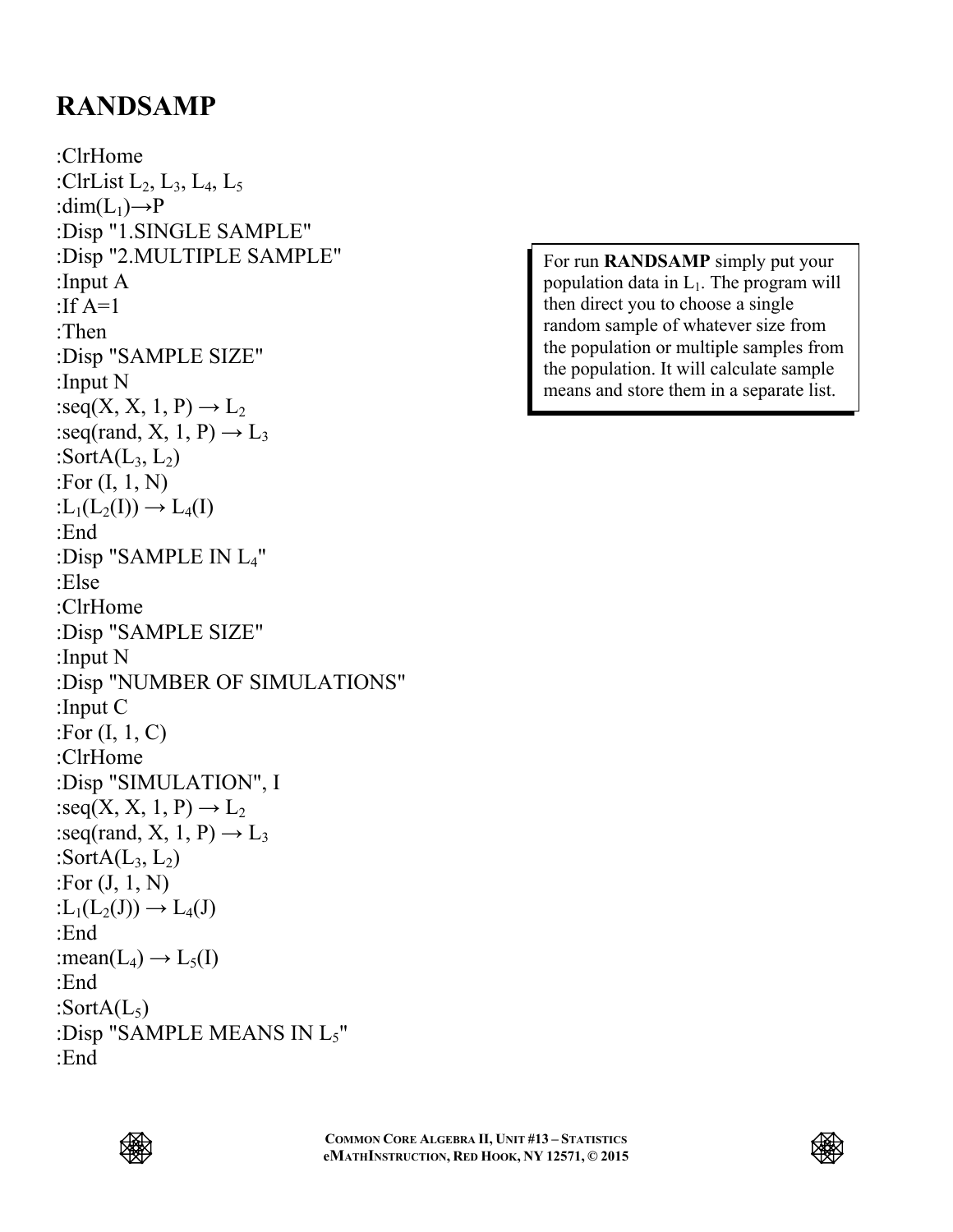### **PSIMUL**

:ClrHome :ClrList L1 :Disp "POPULATION P" :Input P :Disp "" :Disp "SAMPLE SIZE" :Input N :Disp "" :Disp "SIMULATIONS" :Input T :ClrHome :For (B, 1, T) :Disp "SIMULATION", B : $0 \rightarrow S$ :For (I, 1, N) :If rand  $\leq P$ :Then : $S+1 \rightarrow S$ :End :End :Disp "" :Disp "SAMPLE P",round(S/N, 2) :round(S/N, 2)  $\rightarrow$  L<sub>1</sub>(B) :End :Sort $A(L_1)$ 

**PSIMUL** allows you to take a sample of any size from a population of known proportion. This sample will be done with replacement. The assumption is that the population is very large in size compared to the sample. Sample proportions will be displayed as the simulations progress and stored in a separate list.